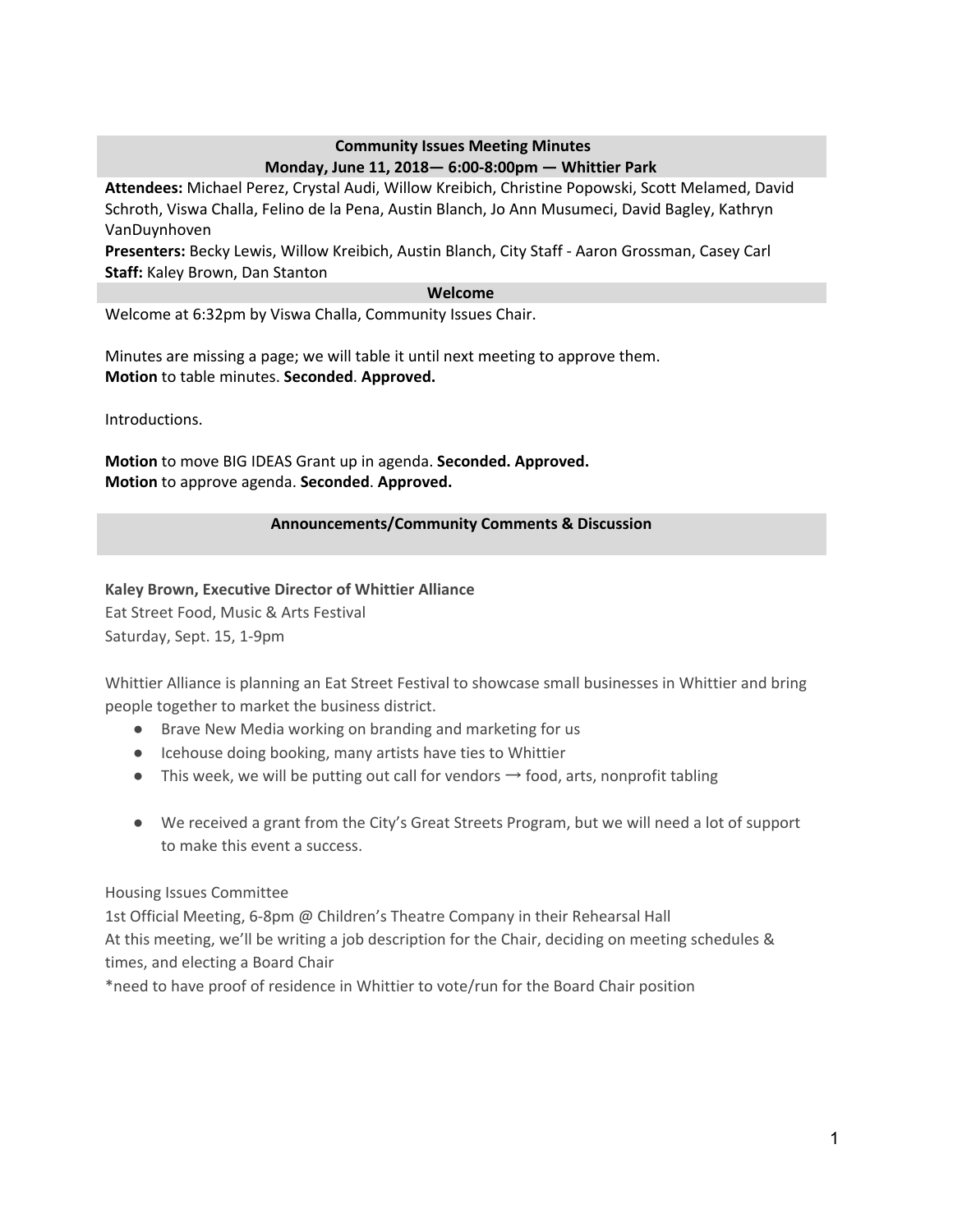#### **Community Updates**

#### **Becky Lewis, Whittier Park Director**

1st Day of Summer Programming today

Whittier Park is closed on Sundays

If you know of any kids that need somewhere to hang out, the Park is a great resource for them to have something to do

- Gardening, naturalist
- KJ is Teen Director basketball, field trips, free, easily accessible programming for youth throughout summer on daily basis
- Lunch 12:30-1:30 (18under); snack 3-4pm; dinner 6-7pm
- Sanneh Soccer Clinic starts next week m-thursday

Whittier Volunteer Hub

- A grouping of organizations came together with their volunteer opportunities and it's hosted on [whittieralliance.org/whittier-volunteer-hub](http://whittieralliance.org/whittier-volunteer-hub)
- One-stop location for all things volunteering in Whittier.
- Then, these orgs go to summer events to promote the opportunities as a whole, rather than all orgs individually promoting their own volunteer openings.

# **BIG IDEAS Grant**

Willow Kreibich Austin Blanch, Trailhead Games

Second year that WA has done this; grant for anyone - don't have to live here. You can be a business owner, nonprofit, individual, etc.

● Anyone that has a big idea can apply to get \$4000 up front to implement their idea

Austin - Trailhead Games

- Runs interactive games for kids, have already given the chance to 300+ kids to play an interactive game about Climate Change; it has been a great opportunity to extend their reach to work with different kids within the community
- So far, feedback from teachers was amazing. Grant application wasn't too hard; took roughly two hours to complete.
- They will also be facilitating the game publicly at the Movie in the Park on July 25th  $\omega$ Washburn Fair Oaks across from Mia

Grant deadline is July 31st; we need help getting the word out about this. If you know anyone with a good idea and the issue is money, help spread the word.

- For those that don't receive the grant, we make a commitment to help connect them to others in order to bring this idea into fruition
- Made grant application as easy as possible; there is help at Whittier Alliance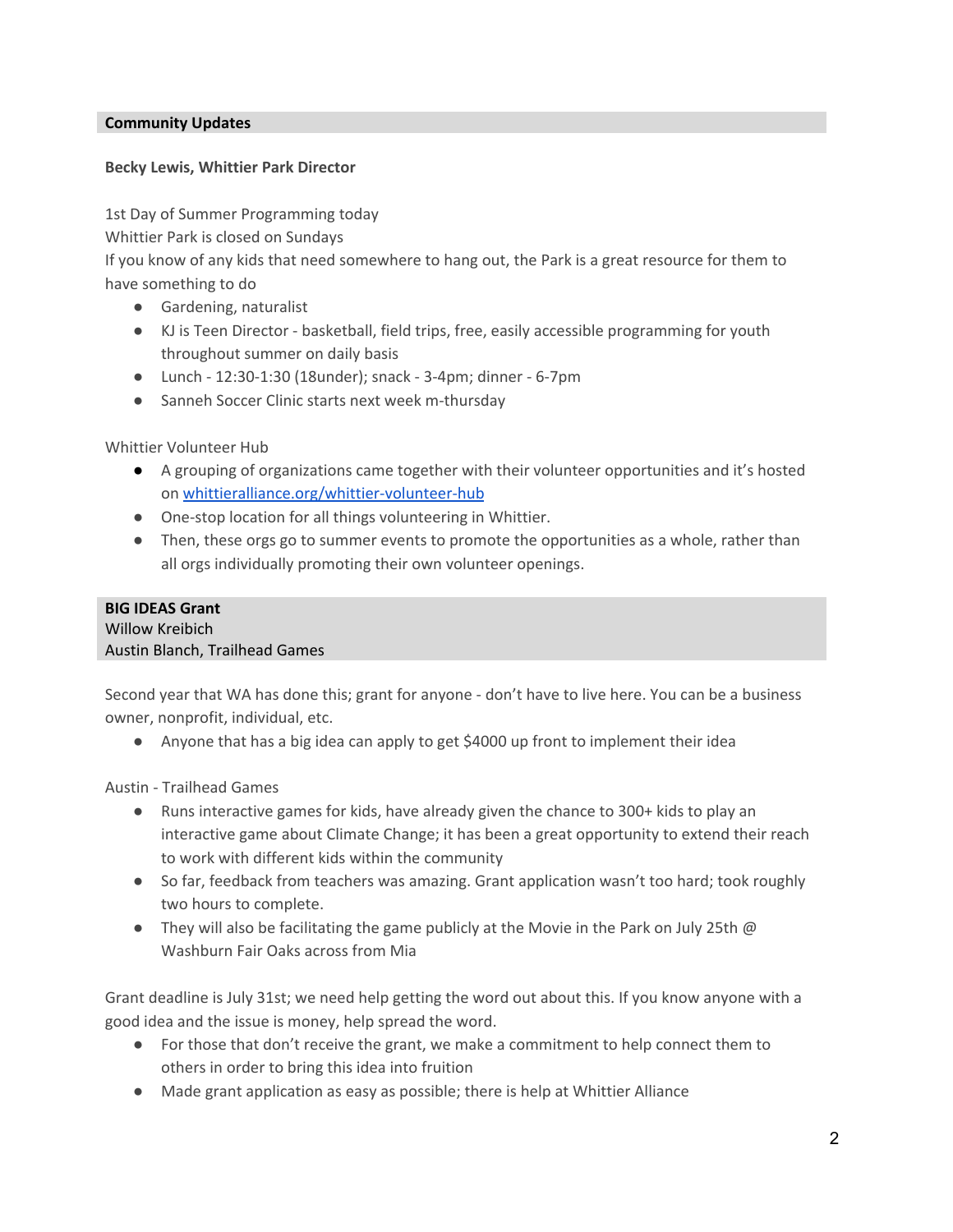## **LIMS Presentation (Legislative Information Management Systems)** City of Minneapolis Staff

Legislative Information Management System

- Launched in september of last year
- Created to make City meetings, agendas, etc. more accessible to the public.

#### Features & Breakdown

- On main city website, under government, "Meetings & Hearings"  $\rightarrow$  click on "enter lims"
- [lims.minneapolismn.gov](http://lims.minneapolismn.gov/)
- There is something that resembles a Google search bar, where you can search general topics and find links to ordinances, meeting agendas, etc.
- Note: Vote of council (7 affirmative votes), then goes to mayor for approval, if he vetoes, then back to council where they need ⅔ vote to override, then has to be published in paper
	- Finance & Commerce is official newspaper
- "Request for Committee Action" Memo
- Access to agendas 2014-2017, in addition to current 2018 agendas
- Goal is to get everything up to date from 1997
- "Advanced Search Bar"
	- One can search by Ward, Neighborhood, and street in addition to a number of others
	- Helps refine your search to info relevant to your area
	- You can export raw data to excel with raw data result
- "Calendar & Agendas"
	- Defaults your view to a standard layout with all calendars
	- Can filter out
	- Can print/download
- "Latest Actions"
	- $\circ$  Auto puts up latest actions that have been approved by Council & Mayor that have been published in the paper
- "Reports"
	- Committee reports to see what motion was made, how many were in favor/against, and more.
	- "Session Statistics"